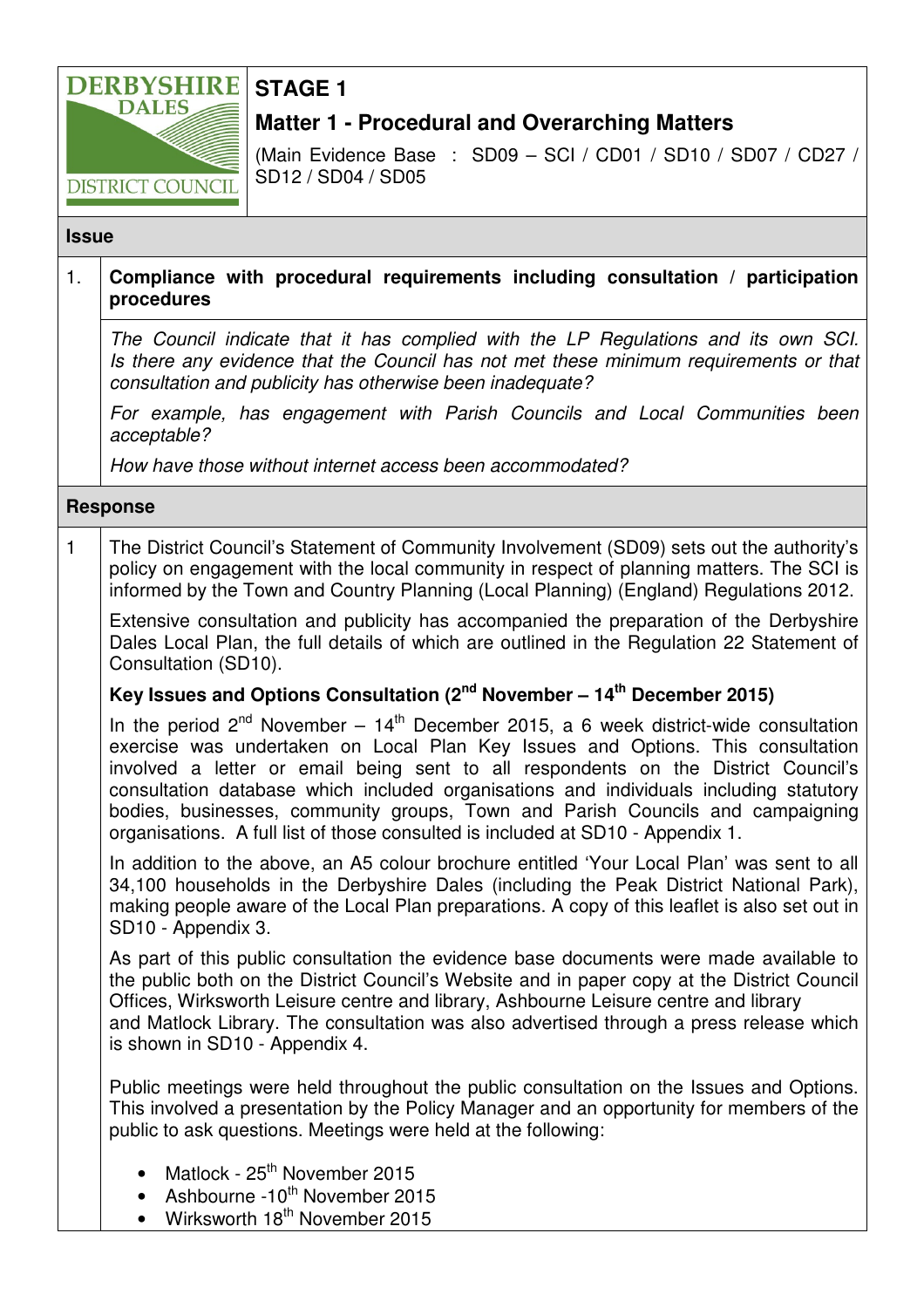In addition a number of workshops and seminars were held with a number of key stakeholders and Parish Councillors. These included a seminar for Parish Councillors and Parish Clerks on 12<sup>th</sup> November 2015.

Within this seminar a 25 minute presentation was given by the Policy Manager regarding the Local Plan and the challenges faced by the District Council in allocating sufficient land to meet the OAN and in finding suitable land to achieve this. An opportunity was then provided for Parish Councillors and Clerks to ask questions in order to provide them with greater clarity on specific issues prior to making a formal response to the Key Issues and Options consultation.

## **Draft Derbyshire Dales Local Plan (7th April – 19th May 2016)**

On 4<sup>th</sup> April 2016, letters or emails were sent again to individuals on the District Council's consultation database which included organisations and individuals including statutory bodies, businesses, community groups, Town and Parish Councils and campaigning organisations.

A series of public exhibitions were held in Wirksworth, Ashbourne and Matlock. In addition, public meetings were held in Wirksworth  $(11<sup>th</sup>$  April), Ashbourne (19th April) and Matlock  $(25<sup>th</sup>$  April). Over 300 people attended the public meetings.

A seminar for Parish Councillors and Parish Clerks was held on 13<sup>th</sup> April 2016 with 23 people attending.

### **Pre-Submission Draft Derbyshire Dales Local Plan (11 th August – 22nd Sept 2016)**

In order to engage the public in respect of the Derbyshire Dales Local Plan Pre - Submission Draft Plan emails and letters were sent to about 5,200 individuals and other stakeholders/organisations on the Council's planning policy consultation database.

A separate consultation letter and a hard copy of the Derbyshire Dales Local Plan Pre Submission Draft Plan and the accompanying Proposals Maps were sent to all Parish Councils within the Plan Area.

Again, a series of public exhibitions were held in Wirksworth, Ashbourne and Matlock. In addition, public meetings were held in Ashbourne (16th August) and Matlock (22<sup>nd</sup> August). Again, over 300 people attended the public meetings.

The District Council consider that engagement and consultation with Town/Parish Councils and communities has been extensive and ongoing as evidenced by the above and supported by documentation in SD10.

Throughout each of the phases of consultation, the District Council has sought to ensure that all members of the public have an opportunity to submit their representations. Whilst the District Council has adopted a digital by default approach to consultation, in order not to prejudice anyone who does not have access to the internet, paper and PDF versions of the consultation forms have also been made available. The District council has also accepted representations by letter as is evidenced by the nature of some of the representations received. The Statement of Representations Procedure contained at SD10 – Appendix 2, explicitly makes reference to the fact that written paper representations will also be accepted.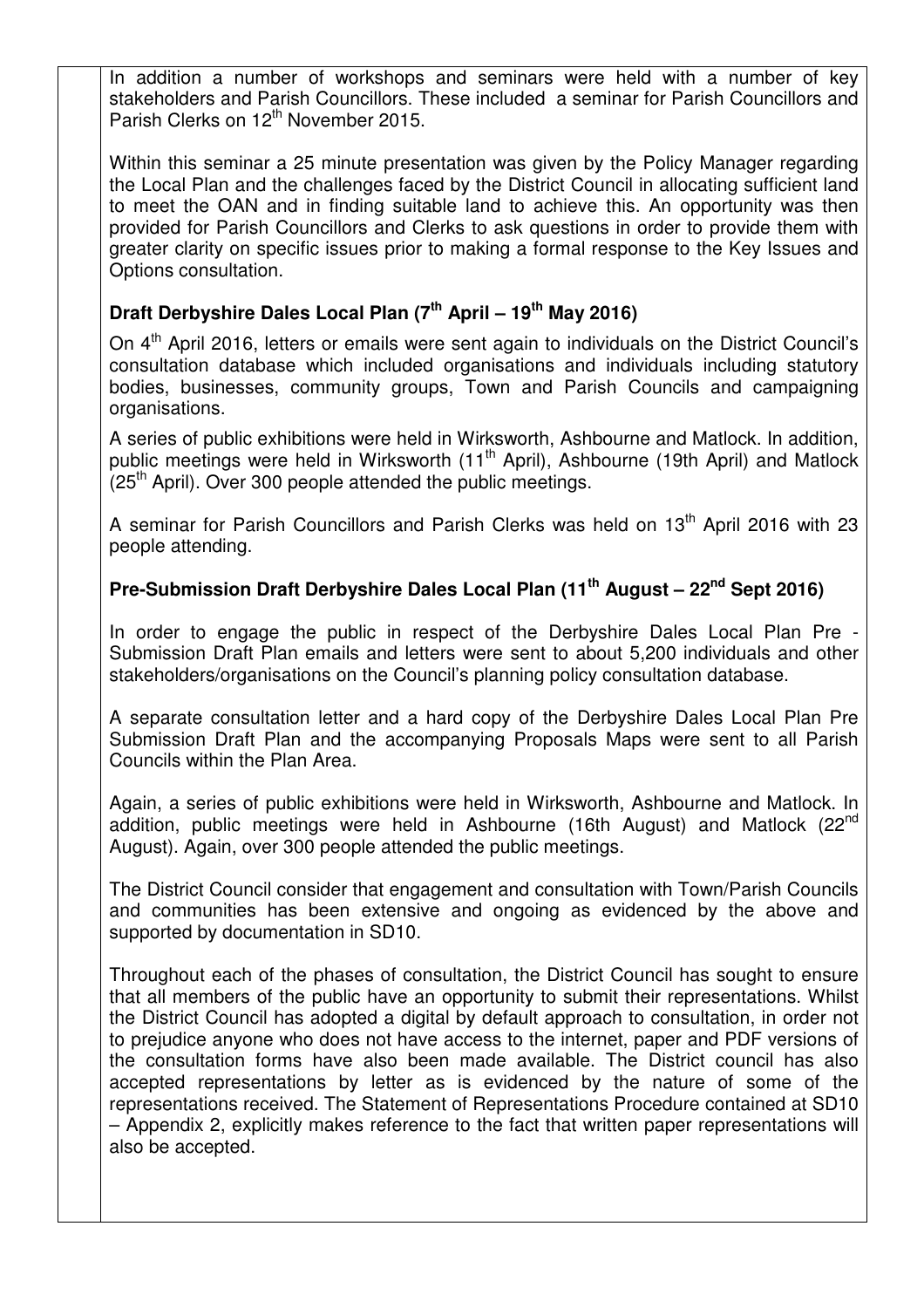## **Issue**

| 2.              | Compliance with the DTC, particularly in relation to consideration of housing needs                                                                                                                                                                                                                                                                                                                                                                                                                                                                                                                                                                                                                                                                                                                                                                          |
|-----------------|--------------------------------------------------------------------------------------------------------------------------------------------------------------------------------------------------------------------------------------------------------------------------------------------------------------------------------------------------------------------------------------------------------------------------------------------------------------------------------------------------------------------------------------------------------------------------------------------------------------------------------------------------------------------------------------------------------------------------------------------------------------------------------------------------------------------------------------------------------------|
|                 | Is the approach within the Housing and Economic Development Needs Assessment<br>(HEDNA) to a District-only Objectively Assessed Need (OAN) reasonable taking into<br>account the overlapping Housing Market Areas (HMAs) which affect the District?                                                                                                                                                                                                                                                                                                                                                                                                                                                                                                                                                                                                          |
|                 | Have the housing needs of neighbouring planning authorities, including the PDNPA, been<br>taken into account particularly having regard to the overlapping HMAs?                                                                                                                                                                                                                                                                                                                                                                                                                                                                                                                                                                                                                                                                                             |
| <b>Response</b> |                                                                                                                                                                                                                                                                                                                                                                                                                                                                                                                                                                                                                                                                                                                                                                                                                                                              |
| $\overline{c}$  | The 2015 HEDNA (CD28) assesses the Housing Market Area using the criteria set out in<br>PPG – commuting flows, migration patterns, and house price data – as well as drawing on<br>the conclusions from previous national and local studies. The evidence points to a<br>complex set of relationships between parts of Derbyshire Dales and surrounding areas,<br>with the report concluding that the southern part of Derbyshire Dales District, including<br>Ashbourne and Wirksworth, falls within a Derby-focused HMA; whilst the northern part of<br>the District (including Bakewell and Hathersage) falls within a Sheffield-focused HMA. The<br>central part of the District, including Matlock, should reasonably be seen as falling within<br>an area of overlap HMAs, with influences from Sheffield; Chesterfield; and Derby (CD28,<br>page 57). |
|                 | The PPG accepts that functional geographies may cut across local authority boundaries<br>(ID 2a-010-20140306). Recognising the complex set of inter-relationships which exist<br>between different parts of the District and surrounding areas is more helpful than seeking<br>to artificially simplify the picture by seeking to assess a dominant relationship or aggregate<br>the District as a whole with one housing market area or another. In doing so, the construct<br>would be artificial, and would fail to recognise the different relationships which are evident<br>in different parts of Derbyshire Dales.                                                                                                                                                                                                                                    |
|                 | Core datasets which are relevant to assessing OAN, such as household projections,<br>migration data and economic forecasts, are not available below local authority level. It is<br>therefore appropriate to assess housing needs for the District as a whole as explained in<br>the HEDNA (CD28, Paras $2.124 - 2.130$ ).                                                                                                                                                                                                                                                                                                                                                                                                                                                                                                                                   |
|                 | Surrounding local authorities have defined HMA boundaries based on a best fit to local<br>authorities, with the geographies that they have defined on this basis not including<br>Derbyshire Dales District; and are at different stages in plan-making. The PPG (ID 2a-007-<br>20150320) is clear that in these circumstances, authorities can build on evidence of<br>neighbours. Derbyshire Dales has fully engaged with authorities with which it shares an<br>HMA in the preparation of the HEDNA (CD28).                                                                                                                                                                                                                                                                                                                                               |
|                 | As set out in the Council's Duty to Cooperate Statement (SD07) the Council engaged fully<br>in discussions with surrounding local authorities in considering issues regarding housing<br>market geographies, OAN and housing provision. Cross-boundary work has included<br>(SD07, Page 21):                                                                                                                                                                                                                                                                                                                                                                                                                                                                                                                                                                 |
|                 | Informal consultation with neighbouring authorities on the Derbyshire Dales and High<br>$\bullet$<br>Peak Housing Target Options (2012).                                                                                                                                                                                                                                                                                                                                                                                                                                                                                                                                                                                                                                                                                                                     |
|                 | Consultation on new Housing and Economic Development Needs Assessment<br>$\bullet$<br>(HEDNA), including a stakeholder workshop which included discussion on both<br>housing market geography and OAN (Dec 2015).                                                                                                                                                                                                                                                                                                                                                                                                                                                                                                                                                                                                                                            |
|                 | Invitation sent to all neighbouring local planning authorities to support Derbyshire<br>$\bullet$                                                                                                                                                                                                                                                                                                                                                                                                                                                                                                                                                                                                                                                                                                                                                            |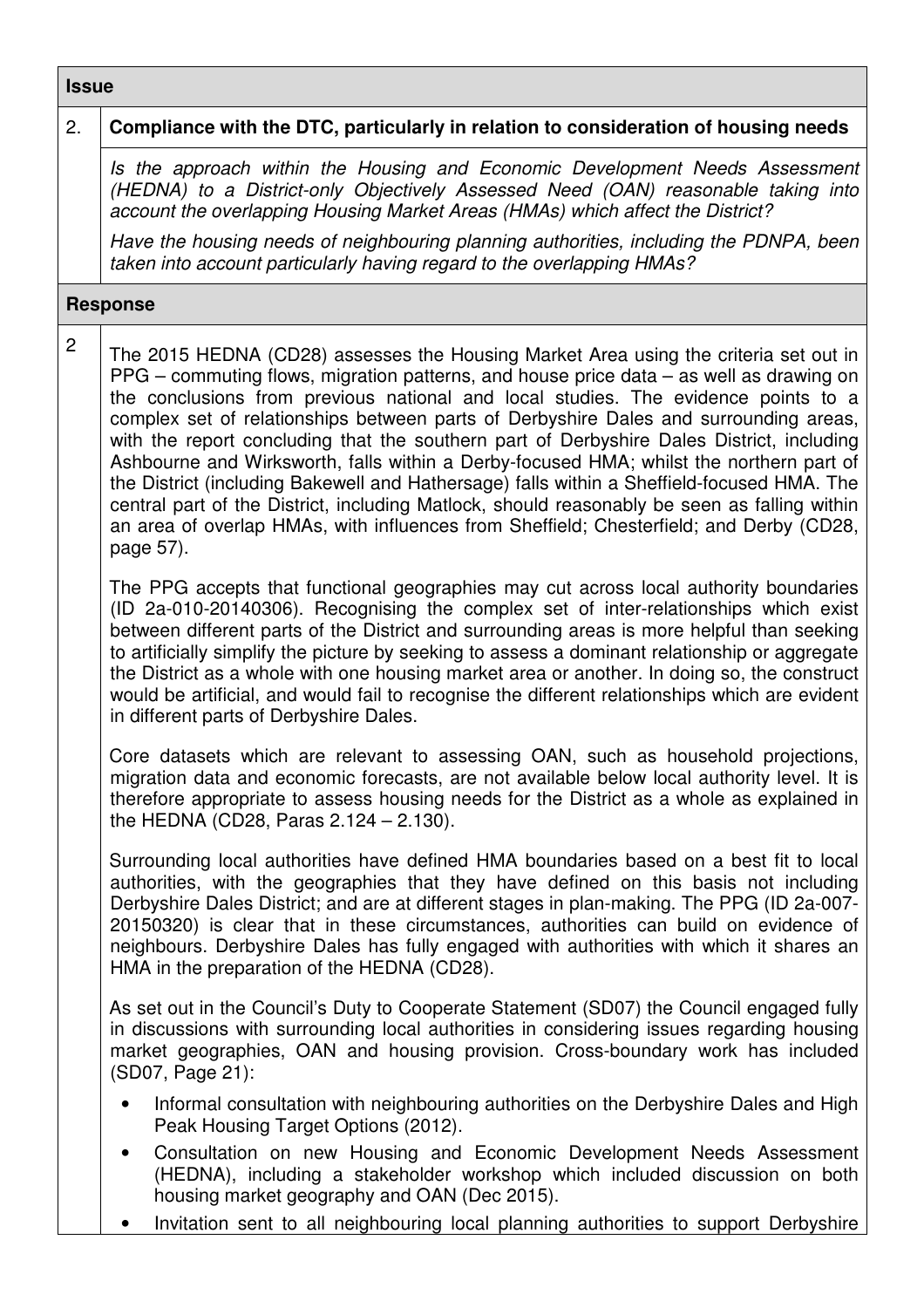Dales in meeting some of its unmet housing need in light of the HEDNA Report (April 2016).

• Preparation of Memorandum of Understanding with Peak District National Park Authority (December 2016).

The housing market area analysis and OAN evidence was presented and discussed with local authorities in common HMAs at a workshop in December 2015 (SD07, Appendix 5) and the Council has had a range of further discussions with authorities within the HMA. The Council has also been actively engaged with work considering housing provision and economic growth across the Sheffield City Region.

During consultation, no Local Planning Authorities indicated that they could accommodate any additional dwellings and contribute to meeting Derbyshire Dales' projected (at the time) shortfall. No authority has requested that Derbyshire Dales contributes to meeting an unmet need from their area.

Whilst Derby has an unmet housing need (5,000 dwellings), this is agreed to be met within South Derbyshire and Amber Valley. Of the four authorities in the Northern Derbyshire & Bassetlaw HMA, each is planning to meet its OAN based on current evidence within its own area. Across the Sheffield City Region more widely, each local authority is planning to meet its objectively assessed housing need. Sheffield has agreed with Barnsley that 250 homes at Oughtibridge Mill, an allocation within Barnsley's submitted Local Plan, will contribute towards Sheffield's housing requirement.

The HEDNA (and Update) assess the housing need for the District as a whole, which includes areas outside of the plan area which fall within the PDNPA. PDNPA confirmed in their consultation response that the best estimate for delivery of housing with that part of the Derbyshire Dales District which falls within the National Park is 400 dwellings (over the period 2013-33). DDDC and PDNPA entered into a Memorandum of Understanding to establish a framework for co-operation between the two authorities primarily relating to the preparation of development plans (SD07, Appendix 4). This establishes that 400 dwellings (20 per annum) towards Derbyshire Dales' housing need may be delivered within the part of Derbyshire Dales District which lies within the National Park (and outside of the plan area).

#### **Issue**

### 3. **The SA and its consideration of reasonable alternatives**

Does the SA meet statutory and legal requirements in relation to the assessment of reasonable alternatives?

#### **Response**

3. The Local Plan has been subject to Sustainability Appraisal from the outset of its preparation. All Local Plan policies and site allocations and their reasonable alternatives have been subjected to 'testing' to determine their sustainability merits, in order to help develop the most sustainable policies and proposals as an integral part of the plan's development. Part 1 of the full SA Report (SD04) sets out how the requirements of the SEA Regulations have been met.

The Scoping Report which forms Part 2 of the SA Report (SD04 – Part 2) was prepared in 2015 and consulted on between 6<sup>th</sup> August and 18<sup>th</sup> September 2015. The Scoping Report provided baseline information on the environmental, social and economic characteristics of the plan area, including the likely evolution of the baseline within the plan. The Scoping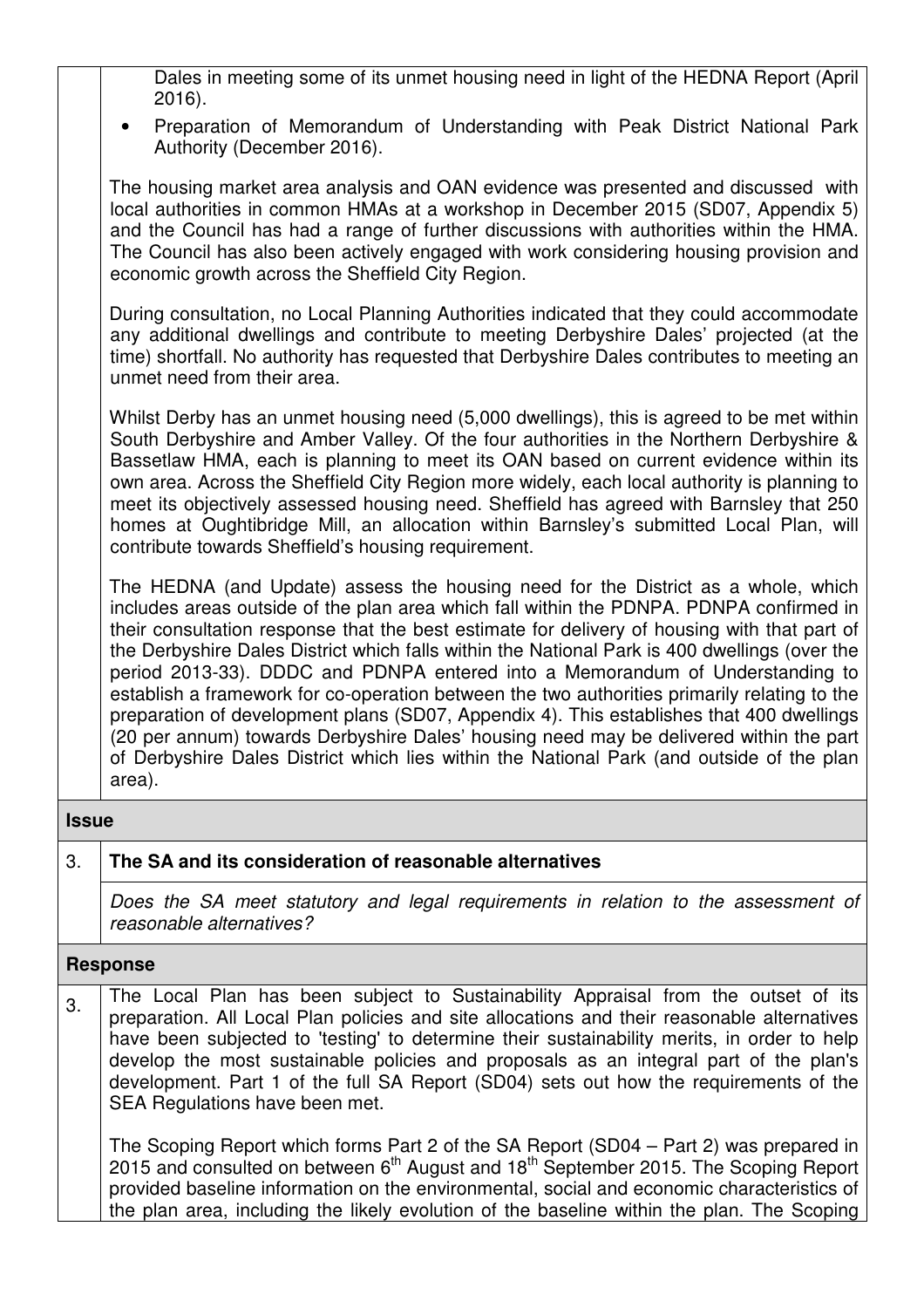Report also identified the significant effects that the assessment would need to focus on.

Two iterations of the SA Report have been consulted on alongside the Draft Derbyshire Dales Local Plan during April and May 2016, and the Pre-Submission Draft Local Plan during August and September 2016. Details of the bodies consulted are outlined at SD04 (Page 5).

Following each consultation period, amendments have been made to the Scoping Report and SA Reports.

The Local Plan, and its reasonable alternatives, has been appraised in several iterations. Three district-wide Strategy Options (Housing Targets of 5300, 6440 and 7200 dwellings) have been appraised and their relative sustainability performances considered by the District Council. The findings of this appraisal are reported in the full SA Report (SD04 - Part 3, Pages 2 - 30).

All reasonable site allocation options have been identified through the District Council's Strategic Housing and Employment Land Availability Assessment (SHELAA) and appraised to identify their effects in relation to the SA Framework. The performance of each site option has been considered by the District Council. The findings of this appraisal are reported in the full SA Report (SD04 - Part 3).

All sites identified as reasonable alternatives through the revised SHELAA have been appraised in the SA. Any sites alternatives which did not pass the SHELAA process have not been subject to SA as they are not considered to be reasonable alternatives for delivering the housing and employment development needs identified in the Local Plan evidence base.

All of the policies within the Derbyshire Dales Local Plan – Draft Plan and the Pre Submission Draft Local Plan have been subjected to appraisal to identify the sustainability effects; most importantly, potential significant effects.

The appraisal of the Derbyshire Dales Local Plan – Draft Plan identified mitigation to address potential significant and minor negative effects and uncertain effects. Enhancement measures were also put forward in order to improve the performance of the policies, where neutral or potential minor positive effects have been identified. There was less need for any mitigation and enhancement measures to be put forward during the appraisal of the Pre Submission draft version of the Local Plan because most negative and uncertain effects had already been mitigated at the Draft Plan stage through changes to policy wording.

Following public consultation on the Draft Local Plan, policies have been modified in response to representations received and new evidence which has become available. The modifications to the policies, which formed the Pre-Submission Draft Local Plan, were screened to identify changes considered significant and therefore requiring reappraisal in the SA. The following criteria were used to identify significant changes:

- The policy is new and has not been previously appraised;
- The change alters the boundary of an allocation site;
- The change increases the proposed number of dwellings to be delivered on an allocation
- site; and/or
- The change alters the wording of a policy in a way which could alter the appraisal findings